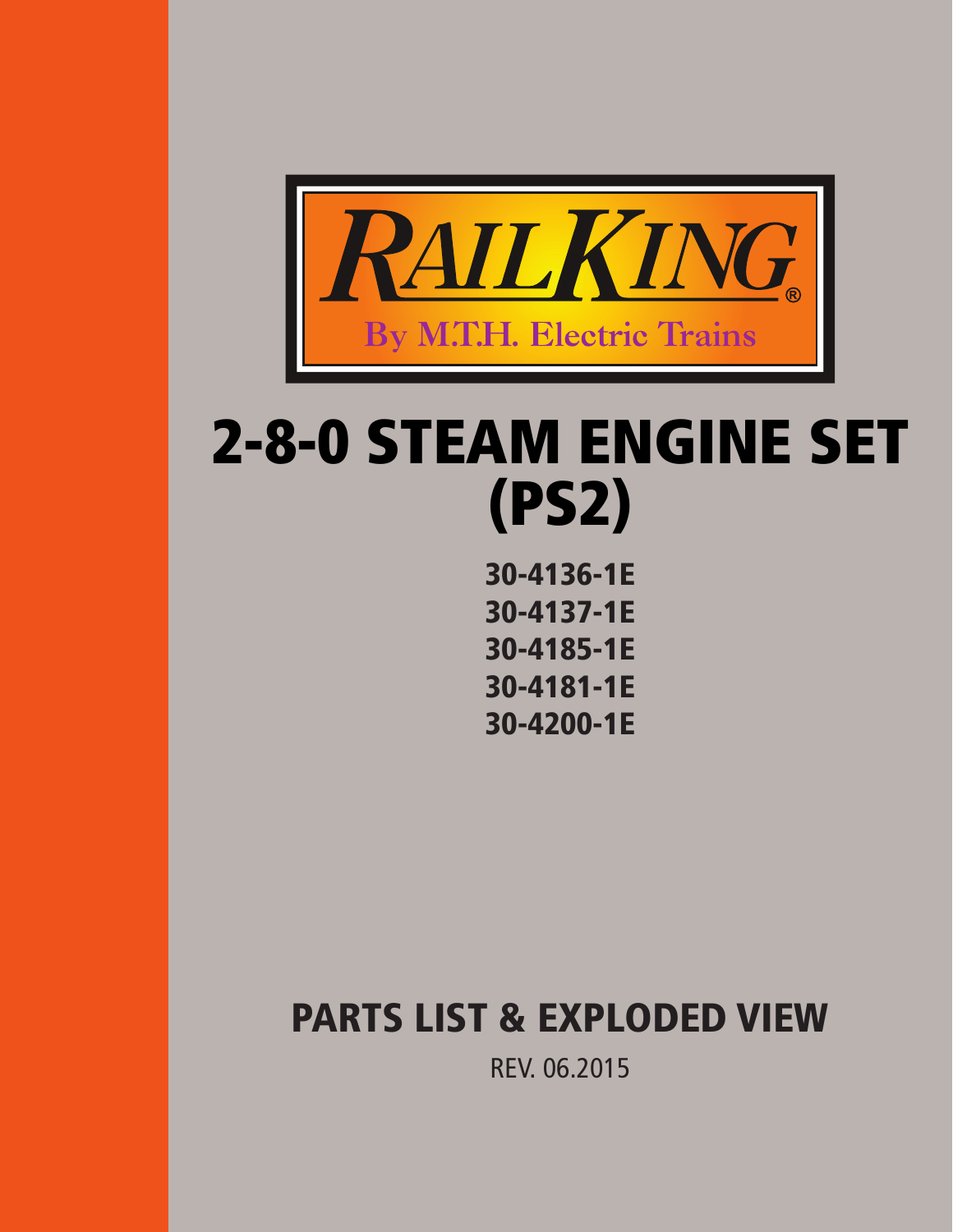### PARTS LIST: 2-8-0 STEAM ENGINE (PS2) ENGINE PARTS



| 1.) SHELL                                     |            |
|-----------------------------------------------|------------|
| (PENNSYLVANIA) (#2819)                        | FB-1200342 |
| (PENNSYLVANIA) (#9943)                        | FB-1200343 |
| (NEW YORK CENTRAL) (#2986)                    | FB-1200345 |
| (HARLEY-DAVIDSON)                             | FB-1200356 |
| 2.) BELL (NICKEL)                             | FB-1200101 |
| 3.) SMOKE UNIT                                | AA-0000070 |
| 4.) BRASS CUP                                 |            |
|                                               | AA-0000099 |
| 5.) BULB ( CLEAR ) ( HEADLIGHT )              | CA-0000038 |
| (6V) (SMALL GLOBE) (SCREW BASE)               |            |
| 6.) SCREW                                     | IA-0000003 |
| (4/40X6.0MM)(ROUNDHEAD)                       |            |
| 7.) BRACKET (BLACK)                           | IH-0000085 |
| (SMOKE UNIT/HEADLIGHT)                        |            |
| 8.) TACH BOARD                                | AG-0000033 |
| (NO SPACER BETWEEN BOARD AND OPTICAL SENSOR)  |            |
| 9.) MOTOR                                     | BE-0000076 |
| (8.0X21.0MM GEAR SHAFT) (13.0MM GEAR THREADS) |            |
|                                               |            |
| (9.0X30.0MM WHITE FLYWHEEL W/ BLACK STRIPES)  |            |
| (TACH BOARD MOUNTING STRAP)                   |            |
| 10.) SCREW                                    | IA-0000050 |
| (6/32X8.0MM) (ROUNDHEAD)                      |            |
| 11.) MOTOR MOUNT (BLACK)                      | BI-0000034 |
| 12.) SCREW                                    | IA-0000089 |
| (M2.5X6.0MM)(ROUNDHEAD W/LOCK WASHER)         |            |
| 13.) SCREW                                    | IA-0000027 |
| (6/32X6.0MM) (ROUNDHEAD)                      |            |
| 14.) BRACKET (BLACK)                          | IH-0000211 |
| (METAL)(18.6X32.4X40.5MM)(T SHAPED)           |            |
| 15.) PC BOARD (GREEN)                         | AG-0000039 |
| (W/10 PIN FEMALE PLUG)                        |            |
|                                               |            |
| 16.) DRAWBAR (BLACK)                          | FB-1200079 |
| (67.5MM LONG)                                 |            |
| 17.) SPRING                                   | IE-0000061 |
| (6.5X10.0MM) (W/0.6MM THICK WIRE)             |            |
| 18.) SCREW                                    | IA-0000028 |
| (4/40X6.0MM) (WASHER HEAD)                    |            |
| 19.) SCREW (NICKEL)                           | IA-0000015 |
| (M3X6.0MM) (ROUNDHEAD)                        |            |
| 20.) INSULATOR (BLACK)                        | BD-0000026 |
| (TOP)(SQUARE)(PICK-UP)                        |            |
| 21.) BOLT (BLACK)                             | IA-0000387 |
| (M3X9.5MM LONG)(HEX HEAD 5.0MM)               |            |
|                                               |            |
| (4.0X2.5MM SHOULDER)                          |            |
| 22.) CROSSHEAD (BLACK)                        | EC-1250036 |
| 23.) DRIVE ROD (BLACK)                        | EC-1250037 |
| 24.) SIDE ROD (BLACK)                         | EC-1250038 |
| 25.) TRACTION TIRE                            | DE-0000023 |
| 26.) DRIVE BLOCK                              | DF-1200037 |
| 27.) PIVOT PLATE (BLACK)                      | IH-1200005 |
| 28.) PIN                                      | IG-0000007 |
| (3.0X9.0MM) (FLATHEAD) (1 E-CLIP GROOVE)      |            |
| 29.) WASHER (BLACK)(3.0X7.0X0.4MM)            | ID-0000028 |
|                                               |            |
| (PITTSBURGH STEELERS)                         | FB-1200357 |
|                                               |            |

| 30.)SPRING                            | IE-0000007 |
|---------------------------------------|------------|
| (6.5X11.0MM) (W/0.4MM THICK WIRE)     |            |
| 31.) WASHER (3.0X7.0X0.4MM)           | ID-0000031 |
| 32.) TRUCK ( LEAD )( SINGLE AXLE )    | DA-1230013 |
| 33.) BOLT ( NICKEL )( M3X9.5MM LONG ) | IA-0000253 |
| (4.0X2.5MM SHOULDER) (5.0MM HEX HEAD) |            |
| 34.) E-CLIP (2.5X6.0X0.5MM)           | IF-0000004 |
| 35.) NUT ( NICKEL )( 2.5X5.0X10.0MM ) | IC-0000005 |
| 36.) INSULATOR (BLACK)                | BD-0000024 |
| (PICK-UP)(BOTTOM)(FLAT)(SQUARE)       |            |
| 37.) PICKUP                           | BD-0000013 |
| 38.) WIRE NUT (YELLOW)                | BI-4500003 |
| 39.) SCREW                            | IA-0000016 |
| (M3X6MM) (ROUNDHEAD)                  |            |
| 40.) SCREW                            | IA-0000320 |
| (M2.6X6.0MM) (ROUNDHEAD)              |            |
| 41.) SCREW                            | IA-0000060 |
| (6/32X4.0MM) (ROUNDHEAD)              |            |
| 42.) WASHER                           | ID-0000131 |
| (6.0X3.0MM DIAM) (0.70MM THICK)       |            |
| NS.) WIRE HARNESS, ENGINE             | BC-1200186 |
|                                       |            |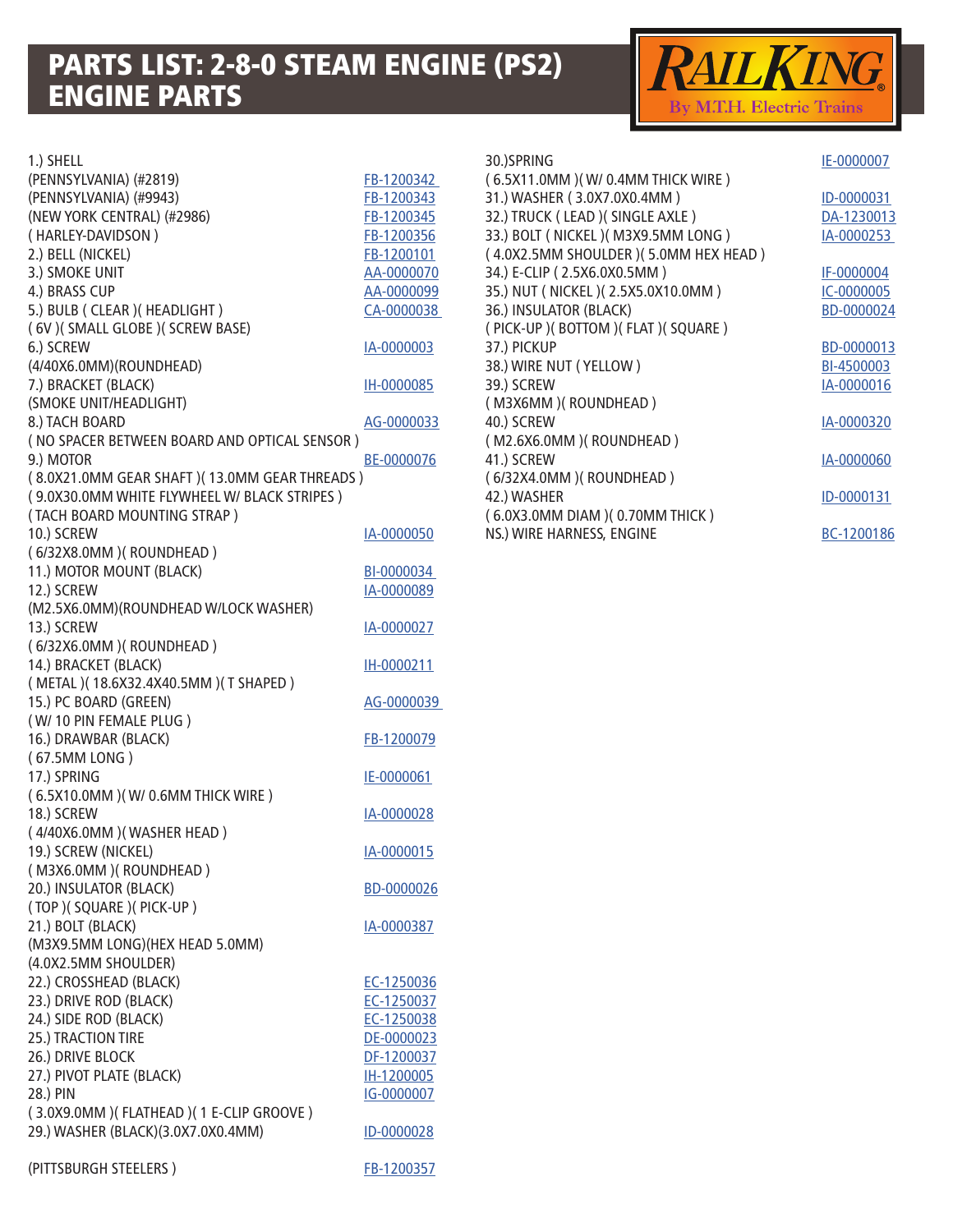## EXPLODED VIEW: 2-8-0 STEAM ENGINE (PS2) ENGINE



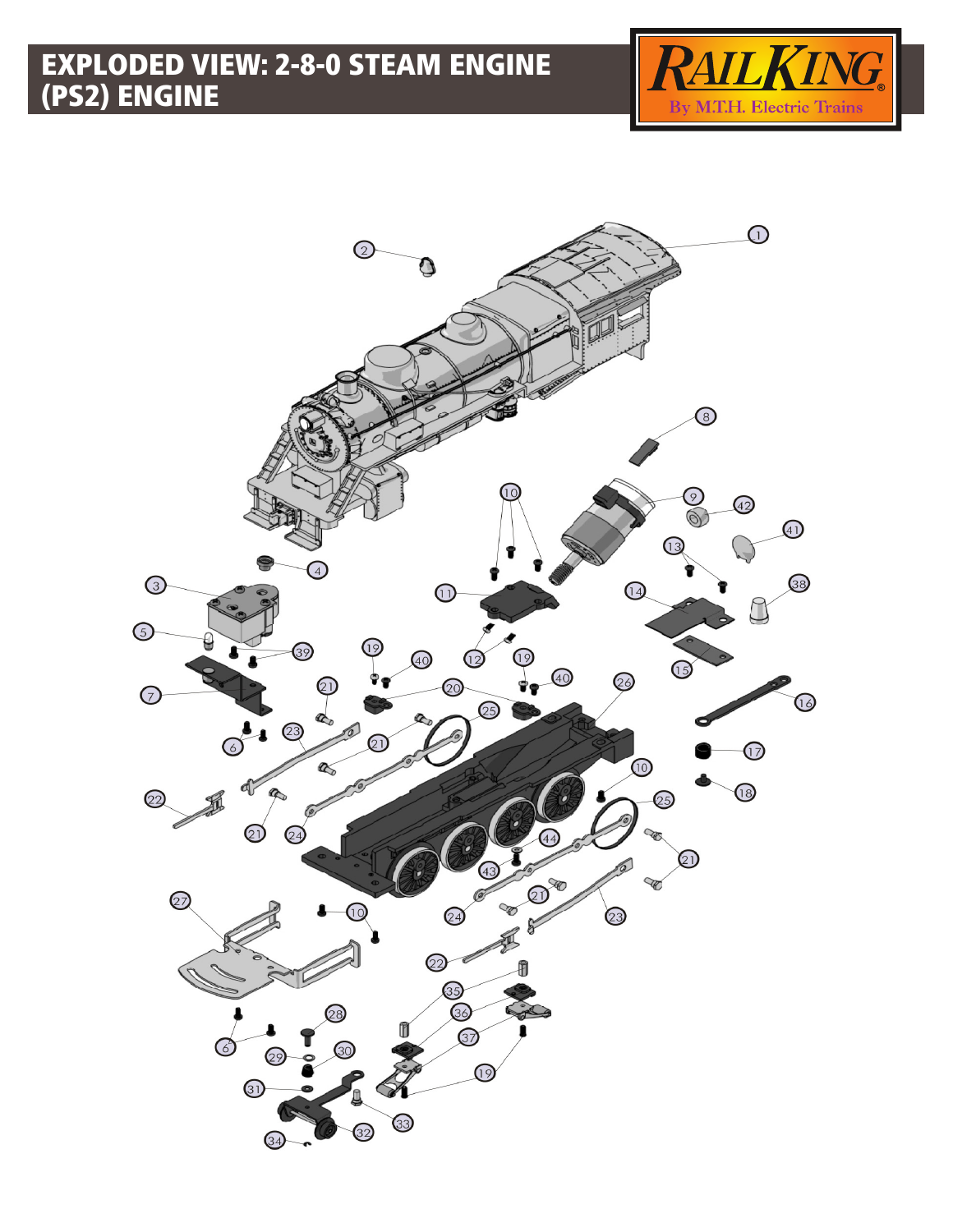### PARTS LIST: 2-8-0 STEAM ENGINE (PS2) TENDER



1.) SHELL (PENNSYLVANIA)(#2819, #9943) [GA-1200129](http://mthtrains.com/part/GA-1200129) (NEW YORK CENTRAL) [GA-1200131](http://mthtrains.com/part/GA-1200131)  2.) SCREW [IA-0000008](http://mthtrains.com/part/IA-0000008)  ( M3X4.0MM )( FLATHEAD ) 3.) BRACKET [IH-0000024](http://mthtrains.com/part/IH-0000024) 4.) SPEAKER [BF-0000034](http://mthtrains.com/part/BF-0000034) (4 OHM, 3 WATT, 50 MM DIA.) 5.) GASKET (BLACK) [IB-0000009](http://mthtrains.com/part/IB-0000009) ( SPEAKER RING )( 43.8X49.8X3.0MM )( FOAM ) 6.) TENDER HARNESS (OUTSIDE) [BC-0000217](http://mthtrains.com/part/BC-0000217) 7.) TENDER HARNESS (INSIDE) [BC-0000225](http://mthtrains.com/part/BC-0000225) 8.) BATTERY BG-4000003 9.) BATTERY BRACKET MEDICINE RELATIONS AND RELATIONS AND RELATIONS AND RELATIONS OF A LIBRARY BRACKET 10.) SCREW [IA-0000035](http://mthtrains.com/part/IA-0000035)  (M3X8.0MM, ROUNDHEAD) 11.) MOUNTING POST 12.) SCREW **IA-0000010** (M3X4.0MM)(ROUNDHEAD) 13.) BRACKET [IH-0000391](http://mthtrains.com/part/IH-0000391) (PS2 BOARD MOUNT) 14.) PS2 BOARD [AE-0000010](http://mthtrains.com/part/AE-0000010) (3 VOLT) (PROCESSOR) 15.) PS2 BOARD [AE-0000011](http://mthtrains.com/part/AE-0000011) (3 VOLT) (POWER) 16.) BRACKET IH-0000410 17.) BATTERY LEAD W/2 PIN CHARGING JACK [BC-0000226](http://mthtrains.com/part/BC-0000226) 18.) SCREW (M2X8.0MM)(ROUNDHEAD) I[A-0000086](http://mthtrains.com/part/iA-0000086) 19.) SPACER (BLACK) ID-0000071 ( 3.0X6.0X4.3MM )( PLASTIC ) 20.) VOLUME POT (SMALL) [BI-0000040](http://mthtrains.com/part/BI-0000040) ( BLUE POT MOUNTED ON GREEN PC BOARD ) 21.) SCREW [IA-0000016](http://mthtrains.com/part/IA-0000016) ( M3X6MM )( ROUNDHEAD ) 22.) SCREW [IA-0000003](http://mthtrains.com/part/IA-0000003) ( 4/40X6.0MM )( ROUNDHEAD ) 23.) CHASSIS (BLACK) [GB-1200060](http://mthtrains.com/part/GB-1200060) (FOR USE WITH TWO VOLUME POTS) CHASSIS (BLACK) [GB-1200061](http://mthtrains.com/part/GB-1200061) (FOR USE WITH SWITCH AND VOLUME POT) 24.) SCREW [IA-0000025](http://mthtrains.com/part/IA-0000025) ( M3X16.0MM )( WASHER HEAD )( SELF-DRILLING THREADS ) 25.) SCREW [IA-0000214](http://mthtrains.com/part/IA-0000214) ( 6/32X6.0MM )( WASHER HEAD ) 26.) T-BAR ( BLACK ) ( PLASTIC ) [IG-0000001](http://mthtrains.com/part/IG-0000001) 27.) PROTO-COUPLER™ 2.0 [DD-0000032](http://mthtrains.com/part/DD-0000032) ( 51.0MM LONG ) 28.) INSULATOR (COUPLER) ID-0000123 29.) SPRING (NICKEL) [IE-0000022](http://mthtrains.com/part/IE-0000022) ( 6.5X14.0MM )( 0.5MM THICK WIRE ) 30.) WASHER (5.0X10.0X1.0MM) ID-0000026 31.) E-CLIP (3.0X8.0X0.5MM) [IF-0000002](http://mthtrains.com/part/IF-0000002) 32.) TRUCK ( BLACK ) ( TENDER ) ( 2 AXLE ) [DA-1250012](http://mthtrains.com/part/DA-1250012) TRUCK (SILVER)(TENDER)(RUDOLPH) [DA-1250015](http://mthtrains.com/part/DA-1250015) (HARLEY-DAVIDSON) [GA-1200138](http://mthtrains.com/part/GA-1200138) (PITTSBURGH STEELERS) [GA-1200139](http://mthtrains.com/part/GA-1200139)